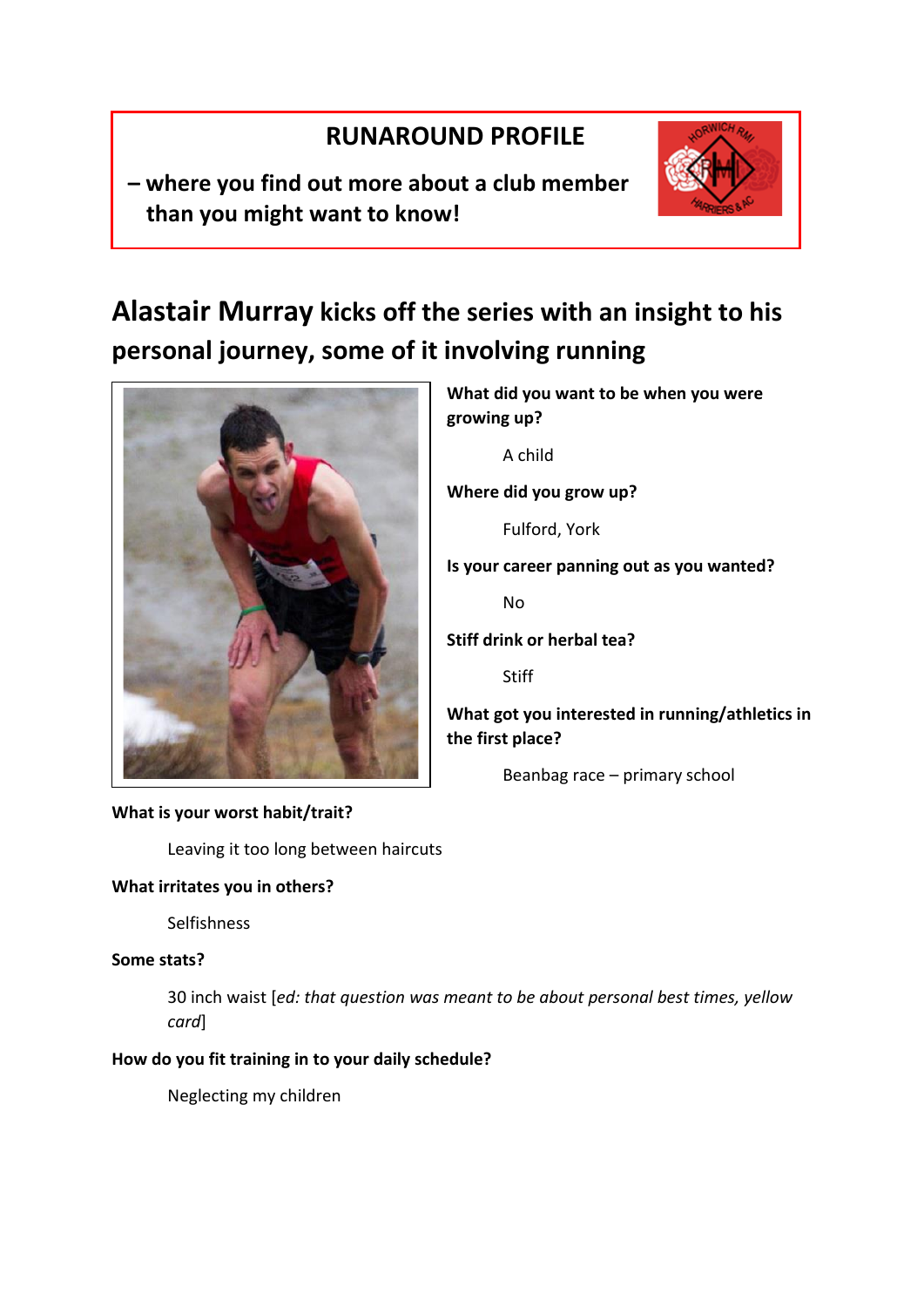### **Training tips?**

Just run and keep it simple

## **Other interests?**

Communism

## **Tell us something about yourself that may surprise us?**

I was a choirboy

#### **What has been your proudest moment?**

My wife giving birth. Twice.

#### **Best advice you've ever been given?**

Do you're A levels. Then go to university.



## **What is your ultimate running/athletics challenge?**

UTMB [*Ed: that's Ultra Trail Mont Blanc, yellow card overturned on appeal*]

## **What was your most embarrassing and/or scary moment?**

Kiss-a-gram in red speedos for the school play.

## **What makes you most unhappy?**

Everything and nothing.

#### **When are you happiest?**

On holiday, with the family, doing nothing.

## **What do you like about Horwich?**

Adlington is close by. {*Ed: VAR has ruled that one offside!*]